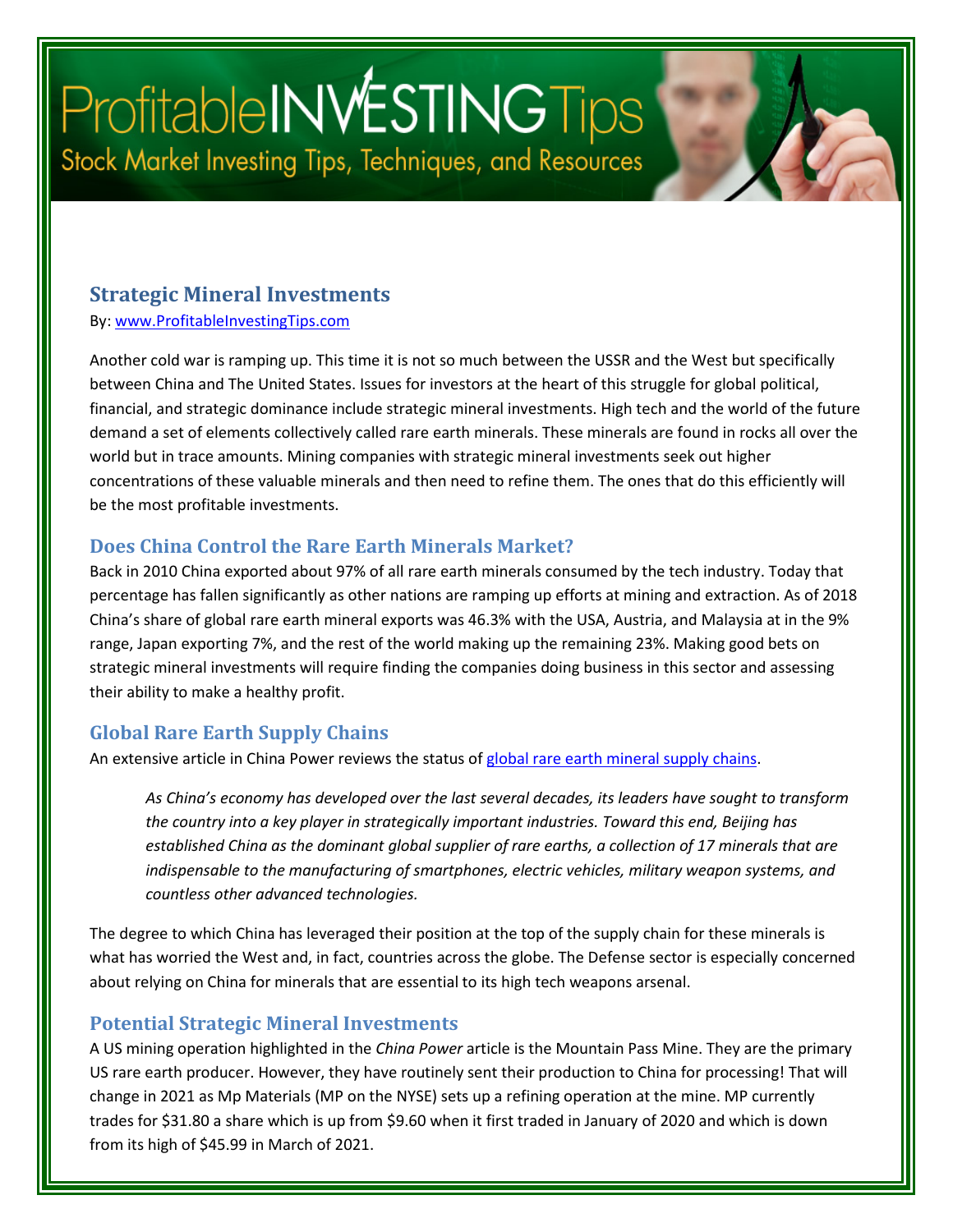#### **Investments in Lithium Mining**

In our article about [lithium mining investment issues](https://profitableinvestingtips.com/profitable-investing-tips/lithium-mining-investment-issues) we noted that mining and processing of lithium for high tech batteries is a similar issue for the USA versus China. As we noted, the USA has sources of lithium via mining operations and brine extraction. In the coming decade and beyond we expect to see successively larger projects to mine and process lithium as well as rare earth minerals in the USA.

For more insights and useful information about investments and investing, visit [www.ProfitableInvestingTips.com.](http://www.profitableinvestingtips.com/)

## **Click the links below to get your FREE training materials.**

### **Free Weekly Investing Webinars Don't miss these free training events!**

<http://www.profitableinvestingtips.com/free-webinar>

### **Forex Conspiracy Report**

**Read every word of this report!**

[http://www.forexconspiracyreport.com](http://www.forexconspiracyreport.com/)

### **Get 12 Free Japanese Candlestick Videos Includes training for all 12 major candlestick signals.**

[http://www.candlestickforums.com](http://www.candlestickforums.com/)

**Disclaimer:** Trading and investing involves significant financial risk and is not suitable for everyone. No content on this document should be considered as financial, trading, or investing advice. All information is intended for educational purposes only.